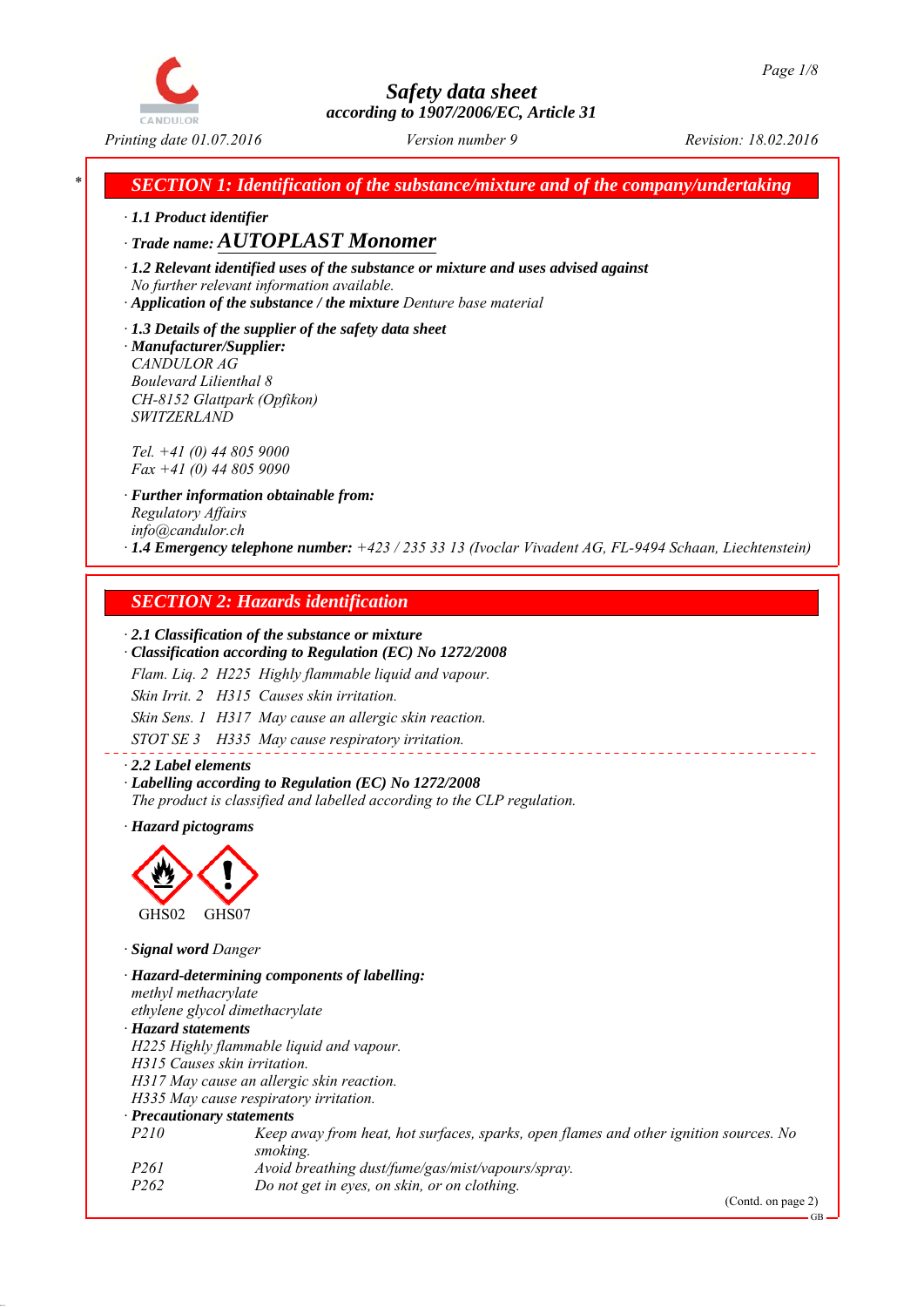*Printing date 01.07.2016 Revision: 18.02.2016 Version number 9*

## *Trade name: AUTOPLAST Monomer*

(Contd. of page 1)

*P280 Wear protective gloves/protective clothing/eye protection/face protection. P303+P361+P353 IF ON SKIN (or hair): Take off immediately all contaminated clothing. Rinse skin with water/shower. P501 Dispose of contents/container in accordance with local/regional/national/international regulations.*

*∙ 2.3 Other hazards*

*∙ Results of PBT and vPvB assessment*

*∙ PBT: Not applicable.*

*∙ vPvB: Not applicable.*

#### *SECTION 3: Composition/information on ingredients*

*∙ 3.2 Chemical characterisation: Mixtures*

*∙ Description: Mixture of substances listed below with nonhazardous additions.*

| $\cdot$ Dangerous components:                                                                           |                                                                                                   |              |  |
|---------------------------------------------------------------------------------------------------------|---------------------------------------------------------------------------------------------------|--------------|--|
| $CAS: 80-62-6$                                                                                          | methyl methacrylate                                                                               | 50-100%      |  |
|                                                                                                         | EINECS: 201-297-1 Flam. Liq. 2, H225; Skin Irrit. 2, H315; Skin Sens. 1, H317; STOT SE 3,<br>H335 |              |  |
| $CAS: 97-90-5$                                                                                          | ethylene glycol dimethacrylate                                                                    | $2.5 - 10\%$ |  |
|                                                                                                         | EINECS: 202-617-2 Skin Sens. 1, H317; STOT SE 3, H335                                             |              |  |
| $\cdot$ <b>Additional information:</b> For the wording of the listed hazard phrases refer to section 16 |                                                                                                   |              |  |

*∙ Additional information: For the wording of the listed hazard phrases refer to section 16.*

#### *SECTION 4: First aid measures*

*∙ 4.1 Description of first aid measures*

- *∙ General information: Immediately remove any clothing soiled by the product.*
- *∙ After inhalation:*

*Supply fresh air; consult doctor in case of complaints.*

- *In case of unconsciousness place patient stably in side position for transportation.*
- *∙ After skin contact:*

*Immediately rinse with water.*

- *If skin irritation continues, consult a doctor.*
- *∙ After eye contact: Rinse opened eye for several minutes under running water. Then consult a doctor.*
- *∙ After swallowing:*
- *Rinse out mouth and then drink plenty of water.*

*Do not induce vomiting; call for medical help immediately.*

- *∙ 4.2 Most important symptoms and effects, both acute and delayed No further relevant information available.*
- *∙ 4.3 Indication of any immediate medical attention and special treatment needed*
- *No further relevant information available.*

## *SECTION 5: Firefighting measures*

*∙ 5.1 Extinguishing media*

- *∙ Suitable extinguishing agents:*
- *CO2, powder or water spray. Fight larger fires with water spray or alcohol resistant foam.*
- *∙ For safety reasons unsuitable extinguishing agents: Water with full jet*
- *∙ 5.2 Special hazards arising from the substance or mixture No further relevant information available.*
- *∙ 5.3 Advice for firefighters*

*∙ Protective equipment: No special measures required.*

(Contd. on page 3)

GB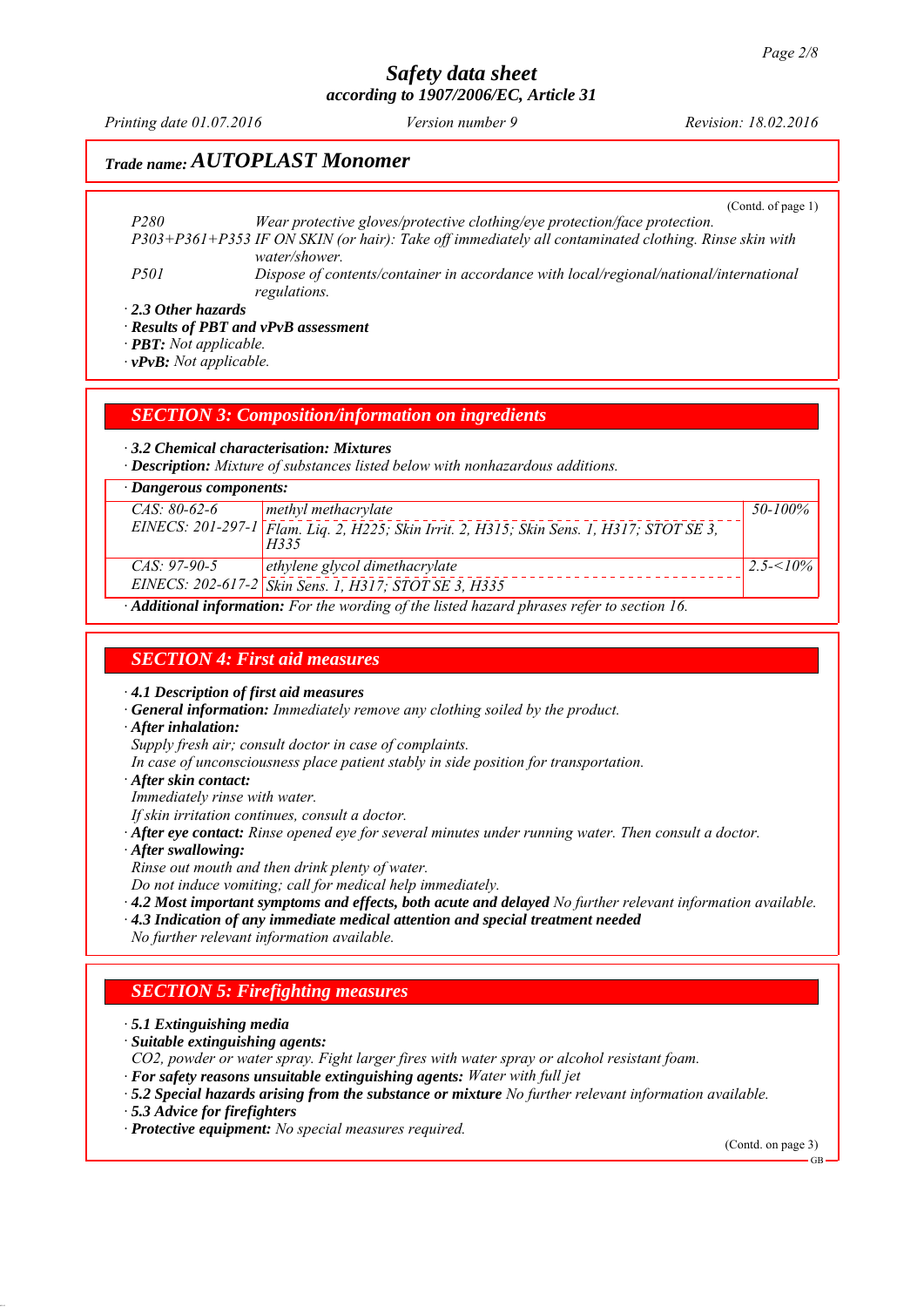*Printing date 01.07.2016 Revision: 18.02.2016 Version number 9*

(Contd. of page 2)

# *Trade name: AUTOPLAST Monomer*

*∙ Additional information Cool endangered receptacles with water spray.*

#### *SECTION 6: Accidental release measures*

- *∙ 6.1 Personal precautions, protective equipment and emergency procedures Wear protective equipment. Keep unprotected persons away.*
- *∙ 6.2 Environmental precautions: Do not allow to enter sewers/ surface or ground water.*
- *∙ 6.3 Methods and material for containment and cleaning up:*

*Absorb with liquid-binding material (sand, diatomite, acid binders, universal binders, sawdust). Ensure adequate ventilation.*

- *Do not flush with water or aqueous cleansing agents*
- *∙ 6.4 Reference to other sections See Section 7 for information on safe handling. See Section 8 for information on personal protection equipment. See Section 13 for disposal information.*

## *SECTION 7: Handling and storage*

*∙ 7.1 Precautions for safe handling*

- *Only adequately trained personnel should handle this product. Ensure good ventilation/exhaustion at the workplace. For use in dentistry only.*
- *∙ Information about fire and explosion protection: Keep ignition sources away - Do not smoke. Protect against electrostatic charges.*
- *∙ 7.2 Conditions for safe storage, including any incompatibilities*
- *∙ Storage:*
- *∙ Requirements to be met by storerooms and receptacles:*
- *Store in a cool location.*
- *Store only in the original receptacle. ∙ Information about storage in one common storage facility: Store away from oxidising agents.*
- *∙ Further information about storage conditions:*
- *Keep container tightly sealed. Store receptacle in a well ventilated area.*
- *Protect from heat and direct sunlight.*
- *∙ 7.3 Specific end use(s) No further relevant information available.*

## *SECTION 8: Exposure controls/personal protection*

*∙ Additional information about design of technical facilities: No further data; see item 7.*

*∙ 8.1 Control parameters*

*∙ Ingredients with limit values that require monitoring at the workplace:*

#### *CAS: 80-62-6 methyl methacrylate*

*WEL Short-term value: 416 mg/m³, 100 ppm Long-term value: 208 mg/m³, 50 ppm*

*∙ Additional information: The lists valid during the making were used as basis.*

#### *∙ 8.2 Exposure controls*

- *∙ Personal protective equipment:*
- *∙ General protective and hygienic measures:*

*Usual hygienic measures for dental practice and dental laboratories.*

(Contd. on page 4)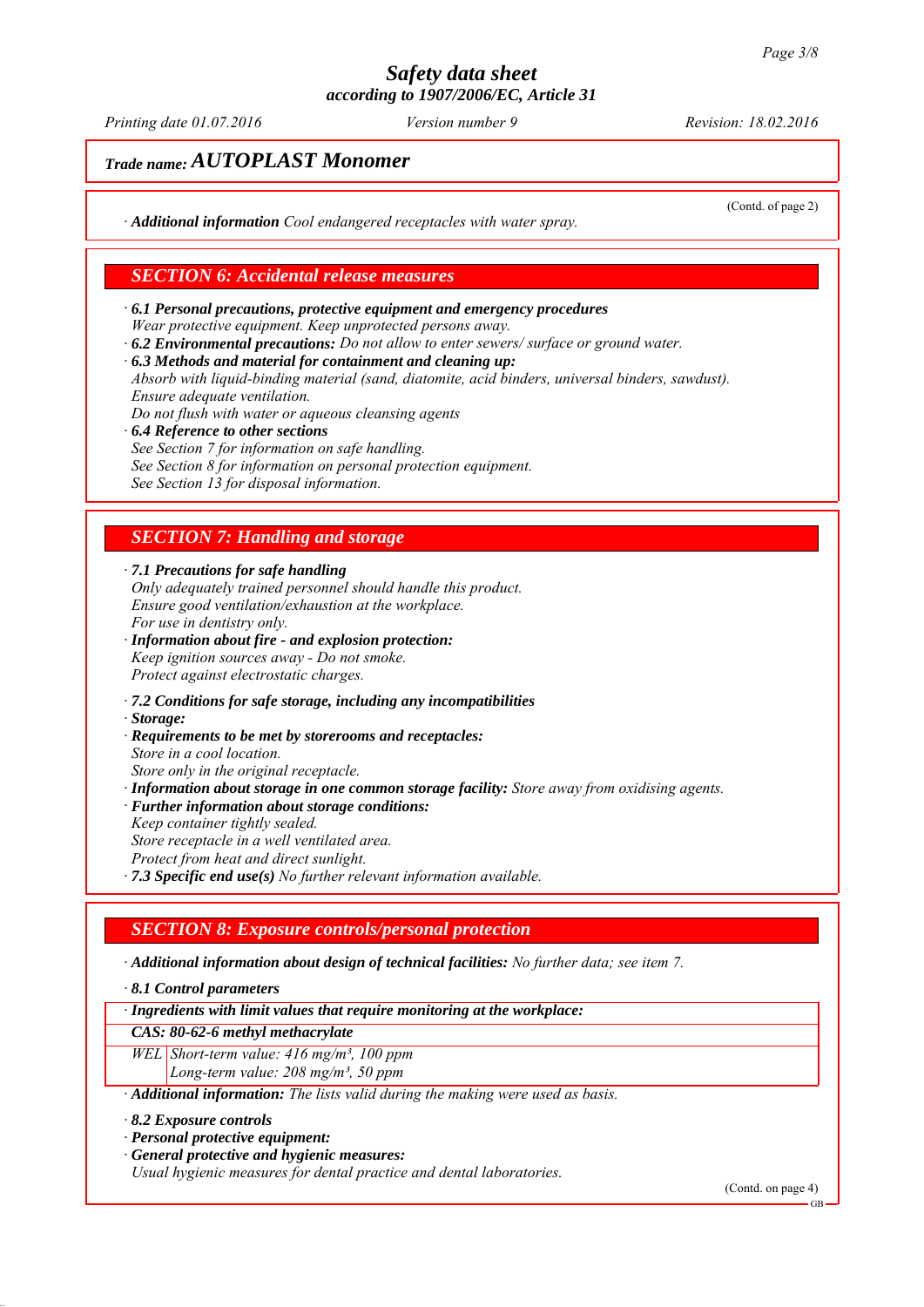*Printing date 01.07.2016 Revision: 18.02.2016 Version number 9*

# *Trade name: AUTOPLAST Monomer*



*∙ Danger of explosion: Product is not explosive. However, formation of explosive air/*

*vapour mixtures are possible.*

(Contd. on page 5)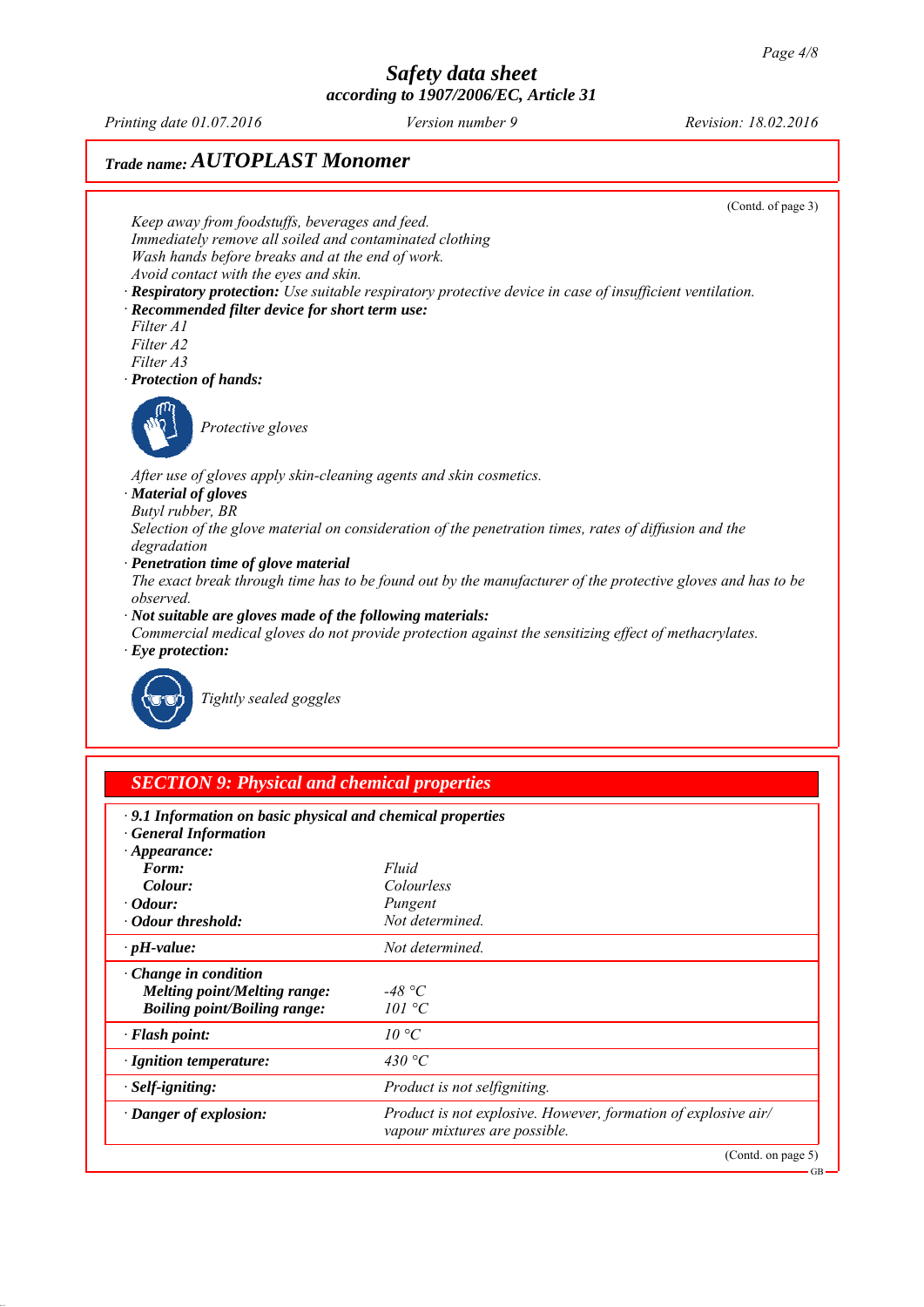*Printing date 01.07.2016 Revision: 18.02.2016 Version number 9*

## *Trade name: AUTOPLAST Monomer*

|                                                            |                                            | (Contd. of page 4) |
|------------------------------------------------------------|--------------------------------------------|--------------------|
| $\cdot$ Explosion limits:                                  |                                            |                    |
| Lower:                                                     | 2.1 Vol $\%$                               |                    |
| <b>Upper:</b>                                              | 12.5 Vol $\%$                              |                    |
| $\cdot$ Vapour pressure at 20 $\cdot$ C:                   | $47$ hPa                                   |                    |
| $\cdot$ Density at 20 $\cdot$ C:                           | $0.943$ g/cm <sup>3</sup>                  |                    |
| · Relative density                                         | Not determined.                            |                    |
| · Vapour density                                           | Not determined.                            |                    |
| $\cdot$ Evaporation rate                                   | Not determined.                            |                    |
| · Solubility in / Miscibility with                         |                                            |                    |
| water at $20^{\circ}$ C:                                   | $1.6$ g/l                                  |                    |
| · Partition coefficient (n-octanol/water): Not determined. |                                            |                    |
| $\cdot$ Viscosity:                                         |                                            |                    |
| Dynamic:                                                   | Not determined.                            |                    |
| Kinematic:                                                 | Not determined.                            |                    |
| $\cdot$ 9.2 Other information                              | No further relevant information available. |                    |

#### *SECTION 10: Stability and reactivity*

*∙ 10.1 Reactivity No further relevant information available.*

- *∙ 10.2 Chemical stability Stable under normal handling and storage conditions.*
- *∙ Thermal decomposition / conditions to be avoided: No decomposition if used according to specifications.*
- *∙ 10.3 Possibility of hazardous reactions*

*Forms explosive gas mixture with air.*

*Reacts with strong oxidising agents.*

*Exothermic polymerisation.*

*∙ 10.4 Conditions to avoid No further relevant information available.*

- *∙ 10.5 Incompatible materials: No further relevant information available.*
- *∙ 10.6 Hazardous decomposition products: None under normal conditions of storage and use.*

## *SECTION 11: Toxicological information*

*∙ 11.1 Information on toxicological effects*

*∙ Acute toxicity Based on available data, the classification criteria are not met.*

#### *∙ LD/LC50 values relevant for classification:*

*CAS: 80-62-6 methyl methacrylate*

*Oral LD50 7872 mg/kg (rat)*

*∙ Skin corrosion/irritation*

*Causes skin irritation.*

*∙ Serious eye damage/irritation Based on available data, the classification criteria are not met.*

*∙ Respiratory or skin sensitisation*

*May cause an allergic skin reaction.*

*∙ Additional toxicological information: No further relevant information available.*

- *∙ Germ cell mutagenicity Based on available data, the classification criteria are not met.*
- *∙ Carcinogenicity Based on available data, the classification criteria are not met.*
- *∙ Reproductive toxicity Based on available data, the classification criteria are not met.*

*∙ STOT-single exposure*

*May cause respiratory irritation.*

*∙ STOT-repeated exposure Based on available data, the classification criteria are not met.*

(Contd. on page 6)

GB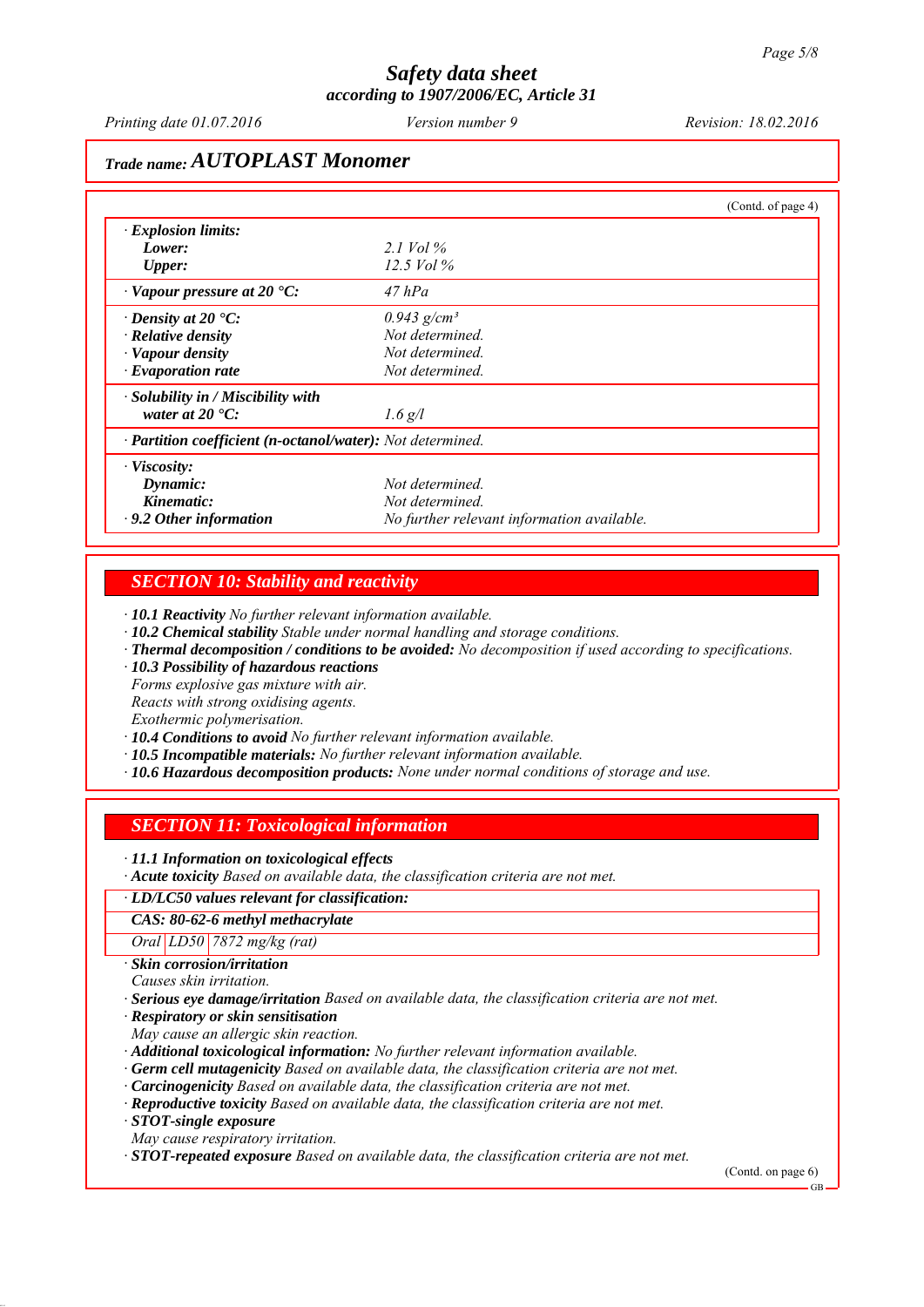*Printing date 01.07.2016 Revision: 18.02.2016 Version number 9*

(Contd. of page 5)

# *Trade name: AUTOPLAST Monomer*

*∙ Aspiration hazard Based on available data, the classification criteria are not met.*

#### *SECTION 12: Ecological information*

#### *∙ 12.1 Toxicity*

*∙ Aquatic toxicity: No further relevant information available.*

- *∙ 12.2 Persistence and degradability No further relevant information available.*
- *∙ 12.3 Bioaccumulative potential No further relevant information available.*
- *∙ 12.4 Mobility in soil No further relevant information available.*
- *∙ Additional ecological information:*
- *∙ General notes:*

*Water hazard class 1 (German Regulation) (Self-assessment): slightly hazardous for water Do not allow undiluted product or large quantities of it to reach ground water, water course or sewage system.*

- *∙ 12.5 Results of PBT and vPvB assessment*
- *∙ PBT: Not applicable.*
- *∙ vPvB: Not applicable.*
- *∙ 12.6 Other adverse effects No further relevant information available.*

#### *SECTION 13: Disposal considerations*

*∙ 13.1 Waste treatment methods*

*∙ Recommendation*

*Must not be disposed together with household garbage. Do not allow product to reach sewage system. Take to an approved landfill or a waste incineration plant, under conditions approved by the local authority.*

*∙ European waste catalogue*

*18 01 06\* chemicals consisting of or containing dangerous substances*

*∙ Uncleaned packaging:*

*∙ Recommendation: Disposal must be made according to official regulations.*

| <b>SECTION 14: Transport information</b>                      |                                                               |
|---------------------------------------------------------------|---------------------------------------------------------------|
| $\cdot$ 14.1 UN-Number<br>· ADR, RID, ADN, IMDG, IATA         | <i>UN1247</i>                                                 |
| $\cdot$ 14.2 UN proper shipping name<br>$-ADR/RID/ADN$        | 1247 METHYL METHACRYLATE MONOMER,<br><i><b>STABILIZED</b></i> |
| $\cdot$ IMDG, IATA<br>$\cdot$ 14.3 Transport hazard class(es) | METHYL METHACRYLATE MONOMER, STABILIZED                       |
| · ADR/RID/ADN                                                 |                                                               |
| · Class                                                       | $3$ (F1) Flammable liquids.                                   |
|                                                               | (Contd. on page 7)<br>GB                                      |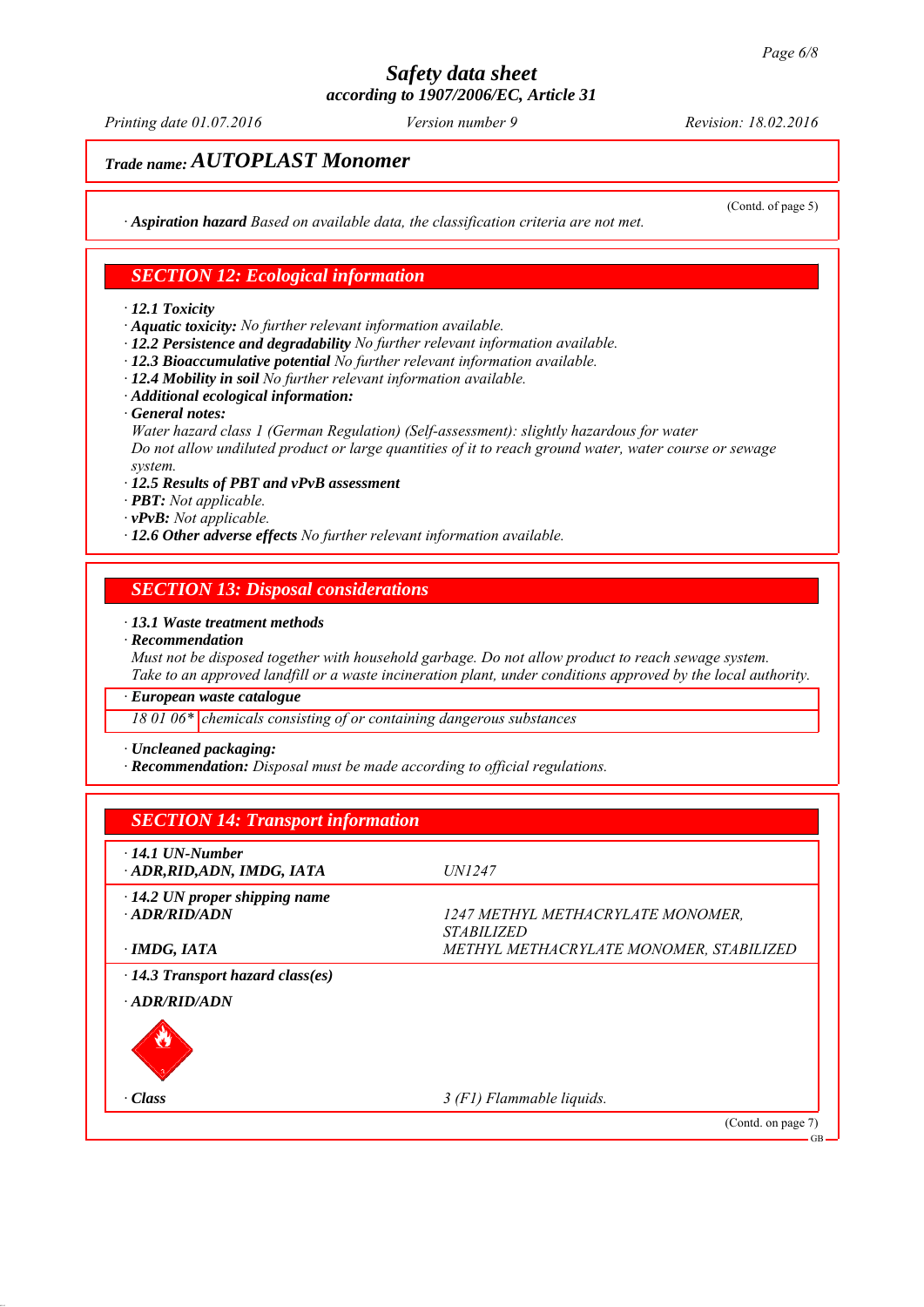*Printing date 01.07.2016 Revision: 18.02.2016 Version number 9*

# *Trade name: AUTOPLAST Monomer* (Contd. of page 6) *∙ Label 3 ∙ IMDG, IATA ∙ Class 3 Flammable liquids. ∙ Label 3 ∙ 14.4 Packing group ∙ ADR,RID,ADN, IMDG, IATA II ∙ 14.5 Environmental hazards: ∙ Marine pollutant: No ∙ 14.6 Special precautions for user Warning: Flammable liquids. ∙ Danger code (Kemler): 33 ∙ EMS Number: F-E,S-E ∙ 14.7 Transport in bulk according to Annex II of Marpol and the IBC Code Not applicable. ∙ Transport/Additional information: ∙ ADR/RID/ADN ∂ Limited quantities (LQ) 1L*<br>*∙ Excepted quantities (EQ) Code E2 ∗ Excepted quantities (EQ) Maximum net quantity per inner packaging: 30 ml Maximum net quantity per outer packaging: 500 ml −* **Transport category 2**<br>*−* **Tunnel restriction code** *D/E ∤ <i>Tunnel restriction code ∙ IMDG ∙ Limited quantities (LQ) 1L ∙ Excepted quantities (EQ) Code: E2 Maximum net quantity per inner packaging: 30 ml Maximum net quantity per outer packaging: 500 ml ∙ UN "Model Regulation": UN1247, METHYL METHACRYLATE MONOMER, STABILIZED, 3, II*

## *SECTION 15: Regulatory information*

*∙ 15.1 Safety, health and environmental regulations/legislation specific for the substance or mixture*

- *∙ Directive 2012/18/EU*
- *∙ Qualifying quantity (tonnes) for the application of lower-tier requirements 5,000 t*
- *∙ Qualifying quantity (tonnes) for the application of upper-tier requirements 50,000 t*

*∙ National regulations:*

- *∙ Other regulations, limitations and prohibitive regulations*
- *The product is a medical device according to the Directive 93/42/EEC.*
- *∙ 15.2 Chemical safety assessment: A Chemical Safety Assessment has not been carried out.*

(Contd. on page 8)

GB